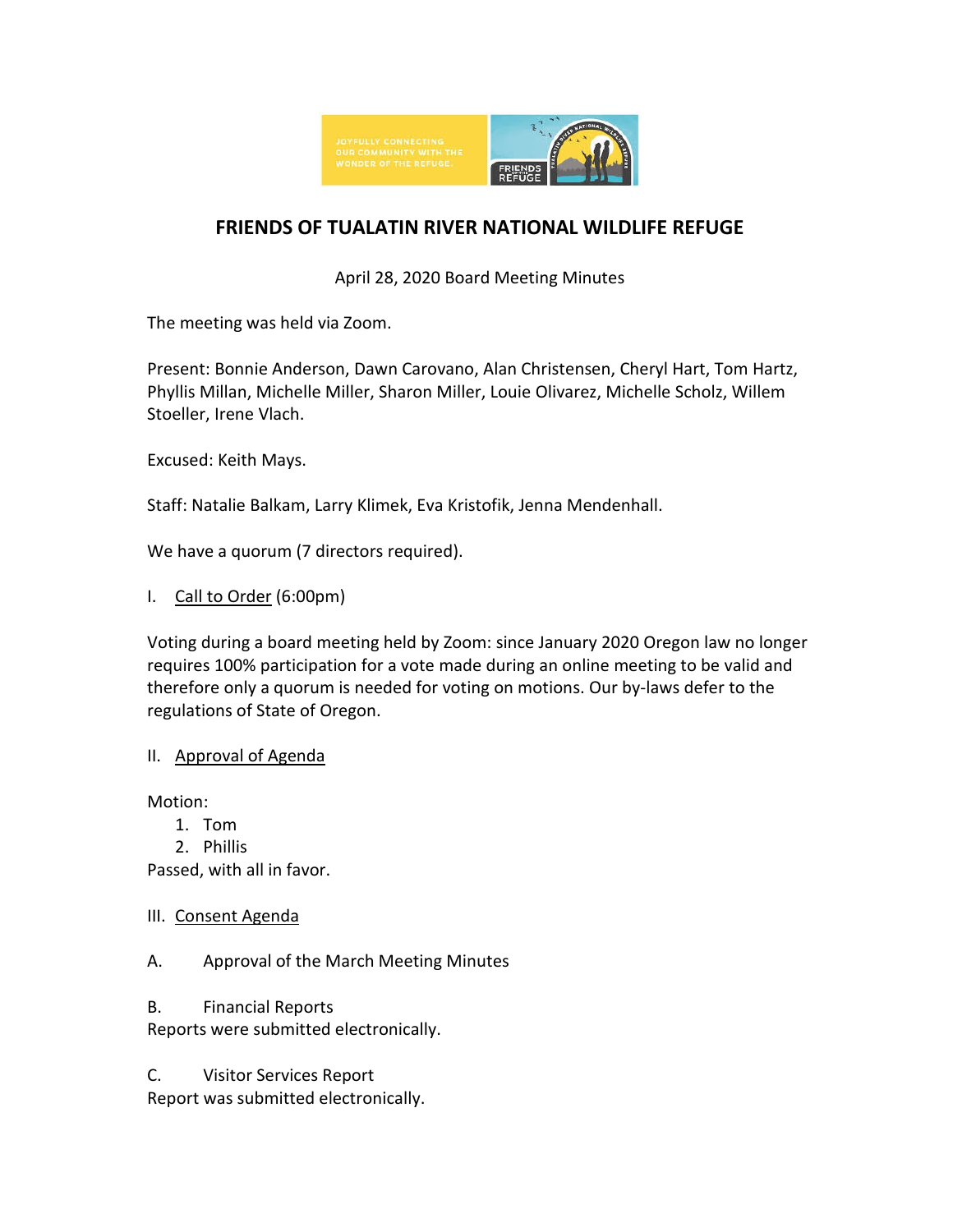D. Photo Society Report No report.

E. Restoration Report Report was submitted electronically.

F. Membership Committee Report No report

G. Other reports

Tom would like to see explanations in the financial reports, as to why the percentage of revenue going to programs fluctuates considerably from month to month. Willem pointed out that it was explained in the notes sent with the financial reports: the 95% of revenue going to programs is due to the \$400,000 grant for Chicken Creek restoration.

Willem estimated the impact of the Covid-19 restrictions on our revenue. He is expecting a shortfall of \$10,000, compared to the budget, due to the fact that the store closure in April and May. Memberships and donations are also reduced. He recommends that all expenditures coming out of unrestricted funds be stopped, except for payroll, outstanding bills, and committed contracts.

Motion to approve the Consent Agenda and the reports:

1. Cheryl

2. Willem

Passed with all in favor.

#### IV. New Business

A. Update on FWS/ budget/personnel, public access and safety; May 1 trail changes Wapato Lake September opening ceremony needs: Larry / Eva

Curt, Larry and John are the only ones not working from home. The current restrictions will stay in place until the state, or the country lift them – following the stricter rules of the two jurisdictions. At this point there is not proposed date for easing the restrictions. USFWS has not been able to spend an important amount of the budgeted funds, due to the restrictions. Larry is waiting for a budget for the new parking lot at the Atfalati unit and parking at Wapato Lake (the funds will come from the Federal Highway Administration). Larry was granted permission to go forward with the hiring of 2 park rangers – hopefully by end of the calendar year.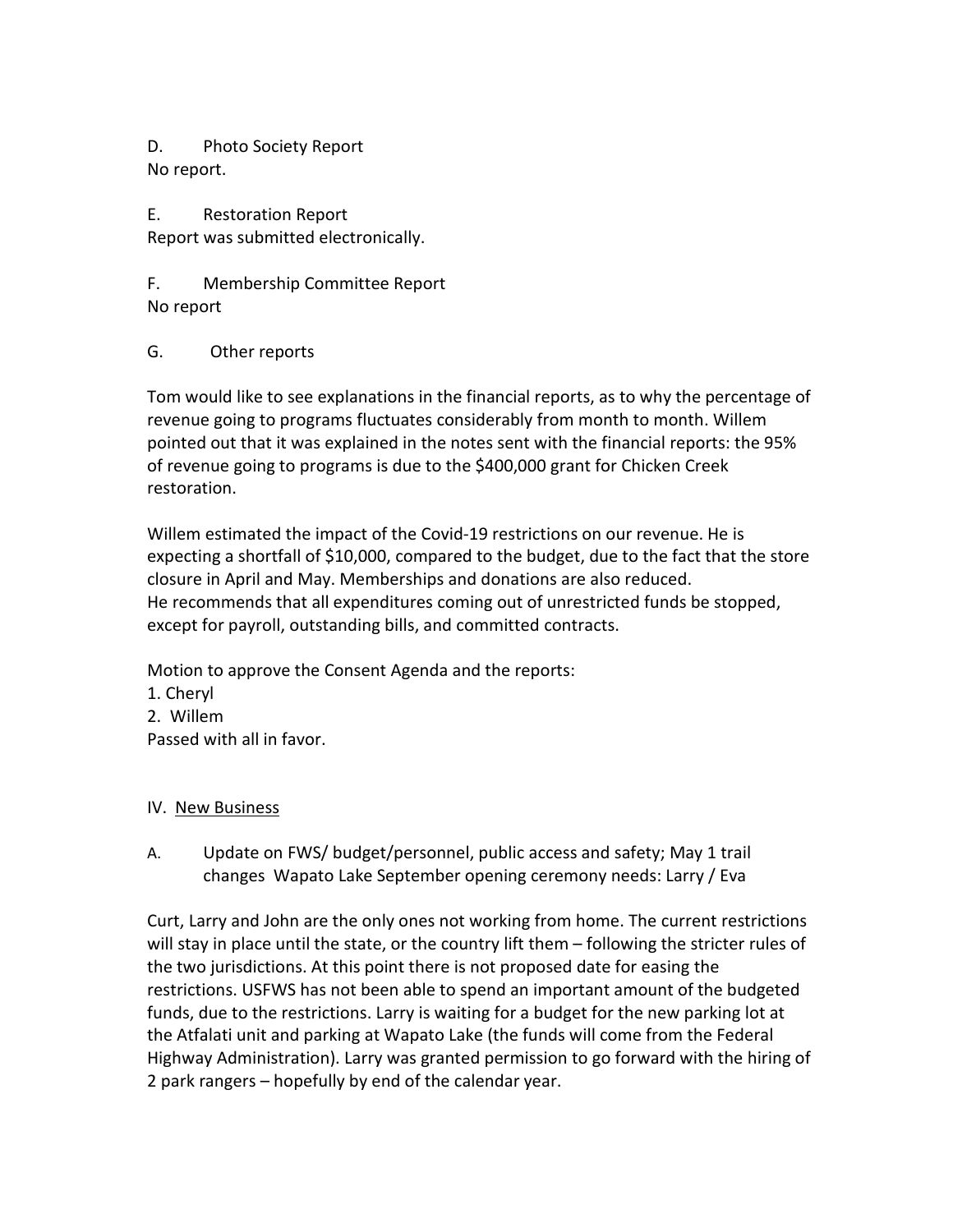The seasonal trail will open on May 1, as well as the wayside. Bathrooms and the main parking lot will remain closed, despite issues with safe parking for Refuge visitors.

USFWS is going forward with Sept. 26 Wapato Lake opening. Sept. 26 also is National Public Lands day and National Urban Refuge day. Larry is envisioning an event similar to Brid Fest with a variety of activities. He is inviting the Director of USFWS, various partners, Clean Water Services (CWS), congressional elected officials as well as county commissioners. He would like FOR to play a role similar to what we do at Bird Fest, i.e. be the main sponsor. There will be no parking/bussing cost, as there will be parking on location.

Tom expressed the need to start planning soon so that we can start recruiting volunteers. A small planning team comprised of Eva, Todd, Bonnie, CWS, The City of Gaston and other organizations (to deal with food and parking) will start meeting. This initial small group will then recruit further help. The Tribes will also participate.

The decision on whether to proceed with the event will be made in August.

Eva will write about the planned Wapato Lake opening in the weekly volunteer email.

Tom also is concerned about the possibility that we might have to cancel late in the planning process, after having recruited motivated volunteers. Bonnie reassured him that this is why the planning will start with small group of participants which will be transparent about the status of the event with respect to Covid-19.

Alan offered for the Friends to extend their own invitations to elected officials as the USFWS has to follow a set process to be able to do so. The invitations need to get it on the calendars of our representatives in Congress ASAP. The more invitations they receive from various entities, the better.

Chicken Creek: USFWS got estimates for the bridges from the engineering firm. The cost of one bridge is over \$100,000, with additional costs for the work, for a total of \$200,000. CWS committed to covering additional costs. Meanwhile there is a possibility CWS might be approved for another grant for costs towards the bridge, and Larry would like the Friends to again receive the funds for CWS.

Dawn asked about the USFWS' liability with respect to the public spending time on the Refuge despite the fact that there are no services (no parking, no restrooms, no trail rovers). The only staff on the trail is law enforcement. However, Larry reassured us that the liability is not higher than usually. The Department of the Interior is responsible for the fact that the Refuge is open without any staff or volunteers. Larry is trying to mitigate the situation with signage.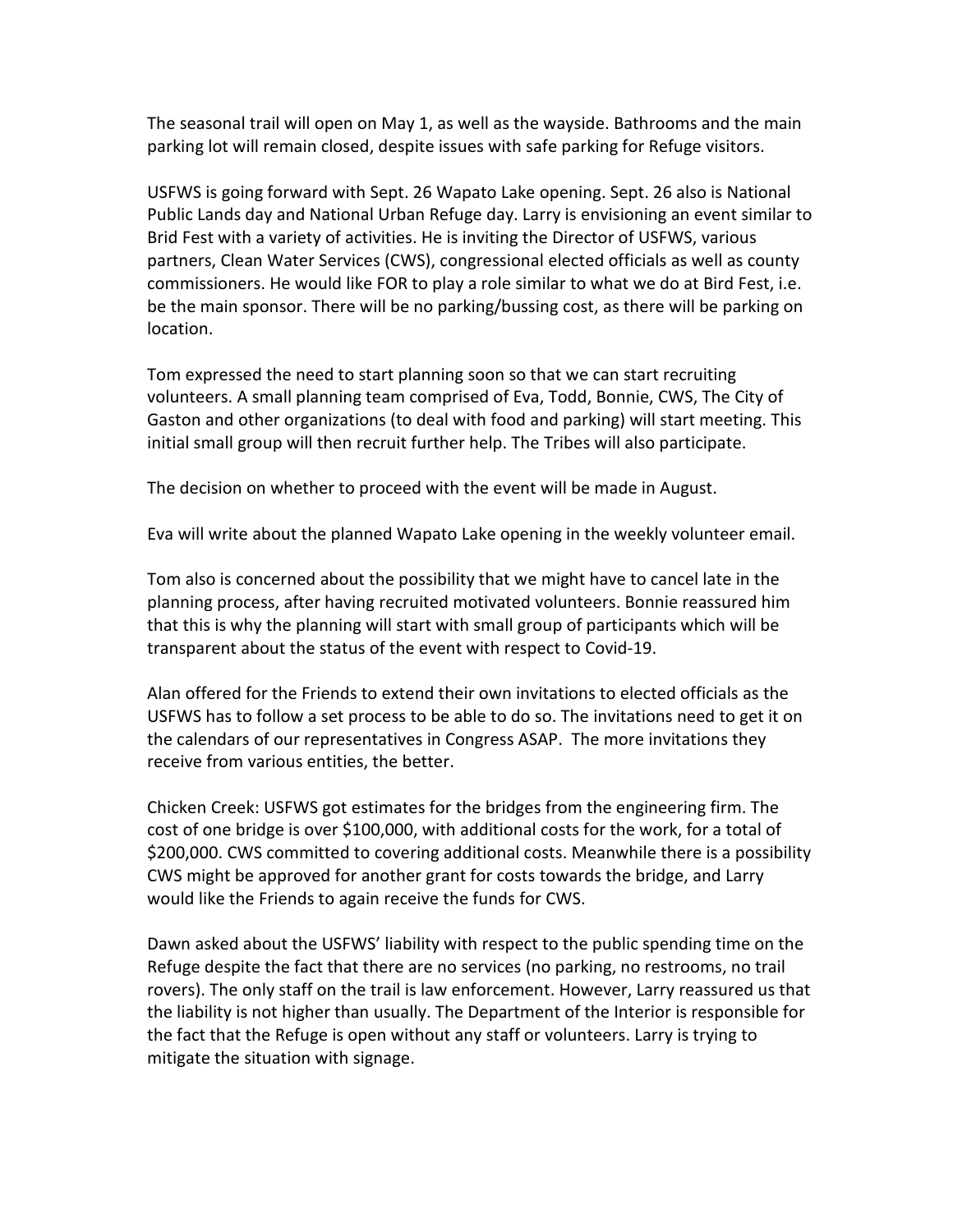Bonnie reported that we received \$30,000 from the Washington County Visitors Association for Wapato Lake ADA certified trails.

Eva reported that the public comment period for the Hunt Plan is now closed. Currently the E.A. for public use is being reviewed. Eva has to add to it the Visitor Services plan for Wapato. As soon as it will be released for public comments Eva will notify us, to make sure we will have a chance to comment. Eva is presuming we will be neutral on the Hunt plan, as in the past.

## B. Update on Virtual Bird Fest: Bonnie

Promo for the Virtual Bird Fest is being posted on Facebook (FB) and on our website. A small group is working on it. 80% of the content will be pre-recorded with the remainder being live. The theme is Retro 80's. The content includes a photo contest, trivia, games, art & crafts, as well as Q&A with refuge staff. The event will be promoted on a national level by USFWS. Bonnie requested that board members promote the Virtual Bird Fest on our personal FB pages. The content and the schedule of events should be available tomorrow.

Alan: The Oregonian is doing a good job listing this kind of events. The Virtual Bird Fest can also be a resource for educators. Bonnie mentioned that the content will stay on our website after the event is officially over. Natalie will contact the schools.

### C. Presentation on Board Liability: Willem

### Action items:

- Post Articles of Incorporation to our website
- Set up a process for removing board members
- Do background checks of volunteers, board members and seasonal employees
- Update green binders to include Articles of Incorporation and copy of D&O Insurance
- Purchase additional insurance for Bonnie
- Research time frame for keeping minutes
- Make available to the pubic 3 years of 990s and our 503 (c) (3) letter.
- D. Restoration information update / status of efforts to date: Natalie

Natalie currently works from home. The 1P/2P plantings were completed before the shut own. 100,000 plants of various species were put in within one week and they are doing well. Sarah and Curt are spraying weeds periodically. Natalie and Curt put back in plugs that had come out and managed to do some brush cutting before no longer